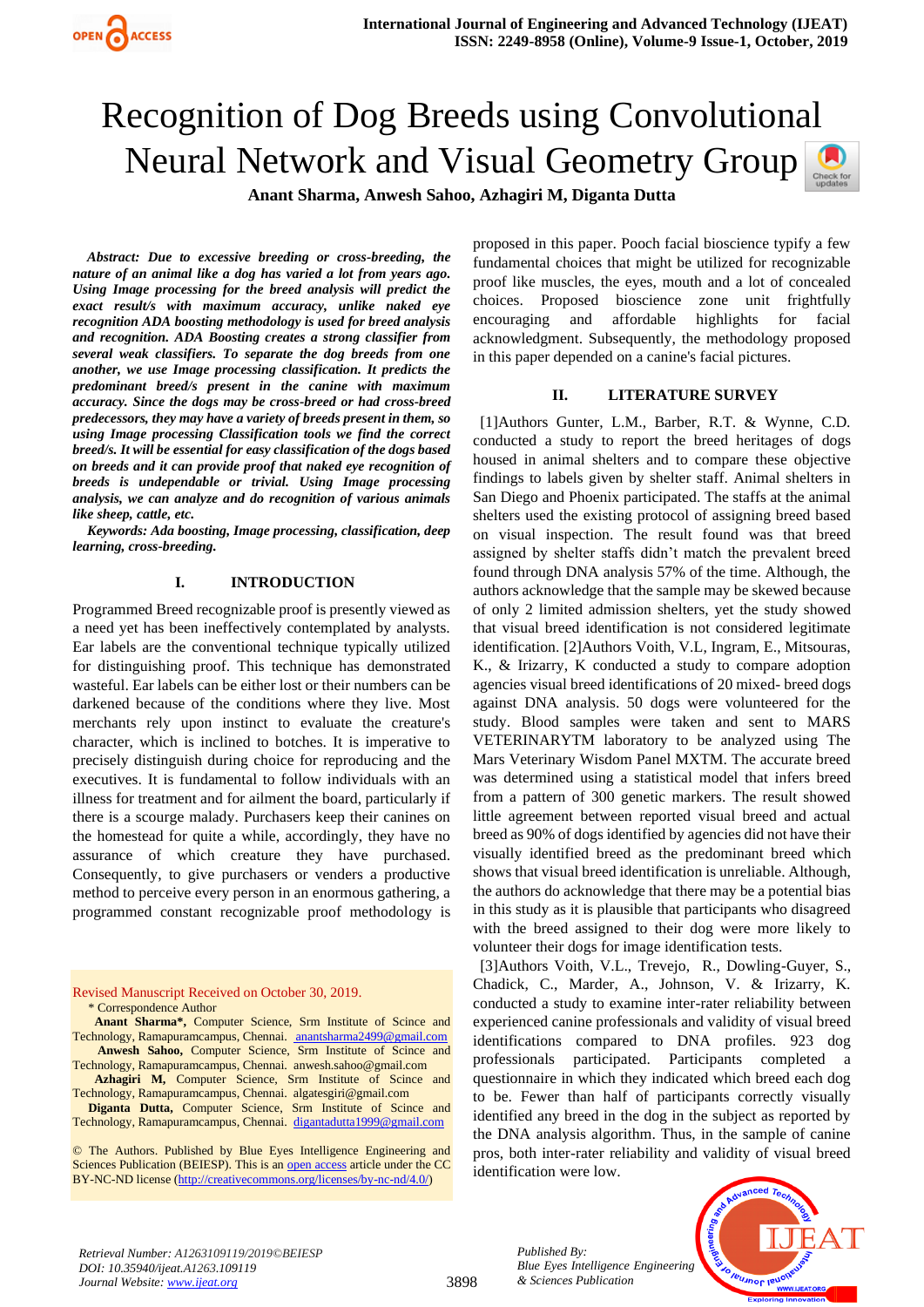# **Recognition of Dog Breeds using Convolutional Neural Network and Visual Geometry Group**

The result showed that researchers cannot responsibly conduct experiments nor cite studies that rely on visual identification for determining breed. Thus concluding that Visual Breed identification is unreliable.

[4]Authors Hoffman, C.L., Harrison, N., Wolff, L., & Westgarth, C. Conducted a study whose purpose was to determine the level of agreement between shelter workers in US and UK regarding dogs they labelled "pit bull". 470 dogs (416 from the US, 54 from the UK) were chosen. Participants completed a breed identification survey online in which they viewed and wrote in what breed they assign to each dog. Majority of US and UK participants agreed on the primary breed for 10 of 20 dogs. US were significantly more likely to classify six of ten breeds author considered than the UK. The result shows that there are discrepancies regarding which breed people consider to be "pit bulls". The study concludes how dogs are identified by shelters which in turn affect their probability of being adopted. The authors do note the drawback that there are conflicting definitions of a "pit bull", it is puzzling that they seem to accept the idea that a "bull-breed" group exists when there is no agreement upon a classification for any of the terms.

[5]Authors Olson, K.R., Levy, J.K., Norby, B., Crandall, M.M., Broadhurst, J.E., Jacks, S., Barton, R.C., & Zimmerman, M.S. conducted a study to explore visual breed identification's consistency among experts and validity when compared to DNA analysis. Participants identified a total of 120 dogs. Dog's breed labels at intake were noted and later compared to rater's response. Blood samples of the Dogs were sent to Wisdom panel Canine Genetic analysis, MARS Veterinary for DNA identification. The DNA analysis revealed that 21% of dogs had a "pit-bull type" heritage. Median agreement between visual identification and DNA analysis in this study varied from 67-78%. In sum, the overall validity even with a broad target for identification did not reach to a good level. Study underscore unreliability of visual breed identification. The drawback of this study is that the authors define classifying any dog with 12.5% terrier sign as pit-bull.

[6]Authors Simpson, R.J, Simpson, K., & VanKavage, L. published a paper to explain the shortcomings of visual breed identification and persuade shelter staffs to refrain from guessing the dog's breeds based on its appearance. The authors argue that visual breed identification is inaccurate. They note that misidentifying a breed can negatively impact the animal. Based on recent research that shows inconsistency in vision breed identification calls for a paradigm shift in identifying and classifying dogs. In conclusion, breed identification gives limited insight into the behavioral characteristics of individual animals and these can differ considerably within a breed. The drawback is also taken into account that it does not present original research but rather is a policy paper based on a compilation of research.

## **III. BREED RECOGNITION MODEL:**

## *A. Cnn:*

In a convolutional neural system, profound learning might be a class of profound neural systems, generally acclimated with examining visual imaging. Convolutional systems were electrifies by natural procedures in that the property design between neurons takes after the association of the creature cortical area. CNN's utilization relatively almost no pre-preparing contrasted with various picture arrangement calculations. When programming a CNN, each convolutional layer among a neural system should have the resulting characteristics: Input might be a tensor with structure (number of pictures) x (picture width) x (picture tallness) x (picture depth).Convolutional bits whose width and stature are hyper-parameters, and whose profundity must be equivalent to that of the picture. Convolutional layers turn the info and pass its outcome to future layer. This is practically similar to the reaction of a substantial cell inside the cortical locale to a specific info.

Convolutional systems could exemplify local or world pooling layers to shape the basic calculation.

Pooling layers scale back the size of the information by joining the yields of nerve cell bunches at one layer into one nerve cell inside the following layer. Completely associated layers interface every single neuron in one layer to each neuron in another layer. It is on a fundamental level equivalent to multi-layer perceptron neural system.

In neural systems, each gets contribution from some number of areas in the past layer. In a completely associated layer, every neuron gets contribution from each component of the past layer. In a convolutional layer, neurons get contribution from just a limited subarea of the past layer. Ordinarily the subarea is of a square shape. In this way, in an exceedingly completely associated layer, the open field is the whole past layer. In a layer, the open zone is littler than the whole past layer.

Every neuron in a neural system processes a yield an incentive by applying a particular capacity to the info esteems originating from the responsive field in the past layer .The play out that is applied to the information esteems is set by a vector of loads and a predisposition. Learning, in an exceedingly neural system, advances by making unvarying changes to those predispositions and loads.

## *B. Vgg:*

It usually refers to a deep convolutional network for seeing developed and trained by oxford's noted Visual pure mathematics cluster (VGG) that achieved superb performance on the ImageNet dataset. Exactly, we are using VGG19.VGG-19 is a convolutional neural system that is prepared on in excess of a million pictures from the ImageNet database. The system is nineteen layers profound and might order pictures into a thousand article classes, similar to console, mouse, pencil, and numerous creatures. Subsequently, the system has learned rich component portrayals for a wide scope of pictures. The system has an image info size of 224-by-224.

*Published By: Blue Eyes Intelligence Engineering & Sciences Publication* 



*Retrieval Number: A1263109119/2019©BEIESP DOI: 10.35940/ijeat.A1263.109119 Journal Website[: www.ijeat.org](http://www.ijeat.org/)*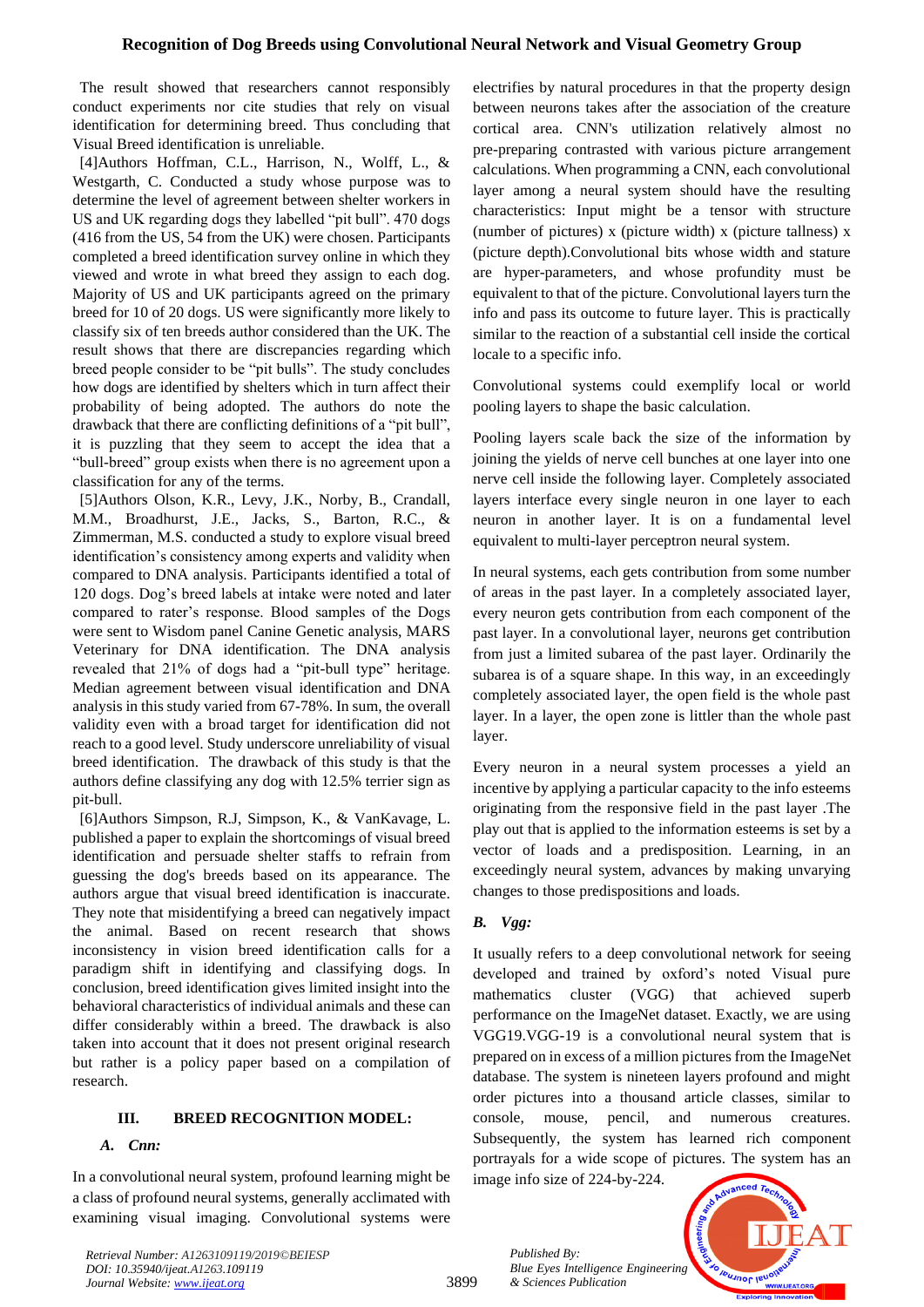

# *C. Boosting Classifier:*

The term 'Boosting' alludes to a group of calculations that changes over feeble student to strong students. Boosting is a gathering system for rising the model expectations of some random learning algorithmic program. Boosting is to mentor feeble students continuous, each endeavoring to address its forerunner. While boosting isn't algorithmically influenced, most boosting calculations incorporates iteratively learning frail classifiers with alliance a circulation and adding them to a last powerful classifier. When they are side, they're normally weighted in a way that is some of the time related with the powerless students' precision. After a feeble student is aside, the data loads are rearranged, called "re-weighting". Misclassified PC document put on a superior weight and models that are arranged appropriately thin down. Along these lines, future feeble students center extra on the models that past powerless students misclassified.

# **IV. PROPOSED APPROACH**

- 1. Give an image as input.
- 2. Labelled the original dataset.
- 3. Pre-processing cropping, resizing.
- 4. Image Augmentation -Flip, Reflect
- 5. Taking VGG19 pre-trained model of CNN architecture
- 6. CNN training
- 7. Input Image resized 224\*224
- 8. CNN classifier
- 9. Identification as output.

# *A. Pre-Processing:*

10000 pictures of different sizes were taken for 120 breed recognizable proof. Thusly, the pictures must be resized to coordinate the info size good with the neural system. In the proposed methodology, the fixed info size is 224x224. Besides, a greater amount of the pictures contained boisterous highlights that can frustrate productive order. For the explanation, the gathered pooch pictures were trimmed to show just on the substance of the canine. Notwithstanding resizing and trimming pictures. A portion of the tried methodologies required dark scale picture inputs. Likewise, the RGB pictures were additionally changed into dark scale pictures.

# *B. Image Augmentation:*

Deep learning approaches require a sufficient number of training images to boost their performance. Sometimes a certain number of images cannot be sufficient for the number of required images for the model set so, this time image augmentation is required. Image knowledge augmentation could be a technique that may be wont to by artificial means expand the dimensions of a coaching dataset by making changed versions of pictures within the dataset. The Keras deep learning neural network library provides the potential to suit models mistreatment image knowledge augmentation via the Image Data Generator category. This augmentation work in some methodology:

Image Data Augmentation Sample Image Image Augmentation with Image Data Generator Horizontal and Vertical Shift Augmentation Horizontal and Vertical Flip Augmentation Random Rotation Augmentation Random Brightness Augmentation Random Zoom Augmentation

# **V. THEORY AND BACKGROUND:**

# *A. Deep Learning:*

Deep learning excels in recognizing objects in pictures as its enforced mistreatment three or a lot of layers of artificial neural networks wherever every layer is to blame for extracting one or a lot of feature of the image then more on that layer.

# *B. Cnn:*

CNN for picture characterization in more detail. The principle errand of picture classification is acknowledgment of the information picture and in this manner the accompanying meaning of its group. This is an ability that individuals gain from their introduction to the world and can undoubtedly establish that the picture in the image is a pooch. The Convolution layer is consistently the first. . The picture (framework with pixel esteems) is gone into it. Envision that the perusing of the information grid starts at the upper left of the picture. Next, the product framework chooses a littler network there, which is known as a channel (or neuron, or center). At that point the channel produces convolution, for example moves along the information picture. The channel's errand is to increase its qualities by the first pixel esteems. Every one of these increases are summarized. One number is gotten at last. Since the channel has checked the picture exclusively inside the higher left

Corner, it moves any and any privilege by one unit action an indistinguishable activity. In the wake of passing the channel over all positions, a grid is acquired, however littler than the information network. Toward the start of this part I might want to portray the procedure of managed AI, which was taken as a premise of the model.

# *C. Experimental Result And Evaluation:*

The last CNN was commonly exceptional at the picture order task. After such huge numbers of trails, the best straightforward profound CNN accomplished a precision of 52.34% exactness. The exactness of characterization strategies is resolved as pursues:



*Retrieval Number: A1263109119/2019©BEIESP DOI: 10.35940/ijeat.A1263.109119 Journal Website[: www.ijeat.org](http://www.ijeat.org/)*

*Published By: Blue Eyes Intelligence Engineering & Sciences Publication*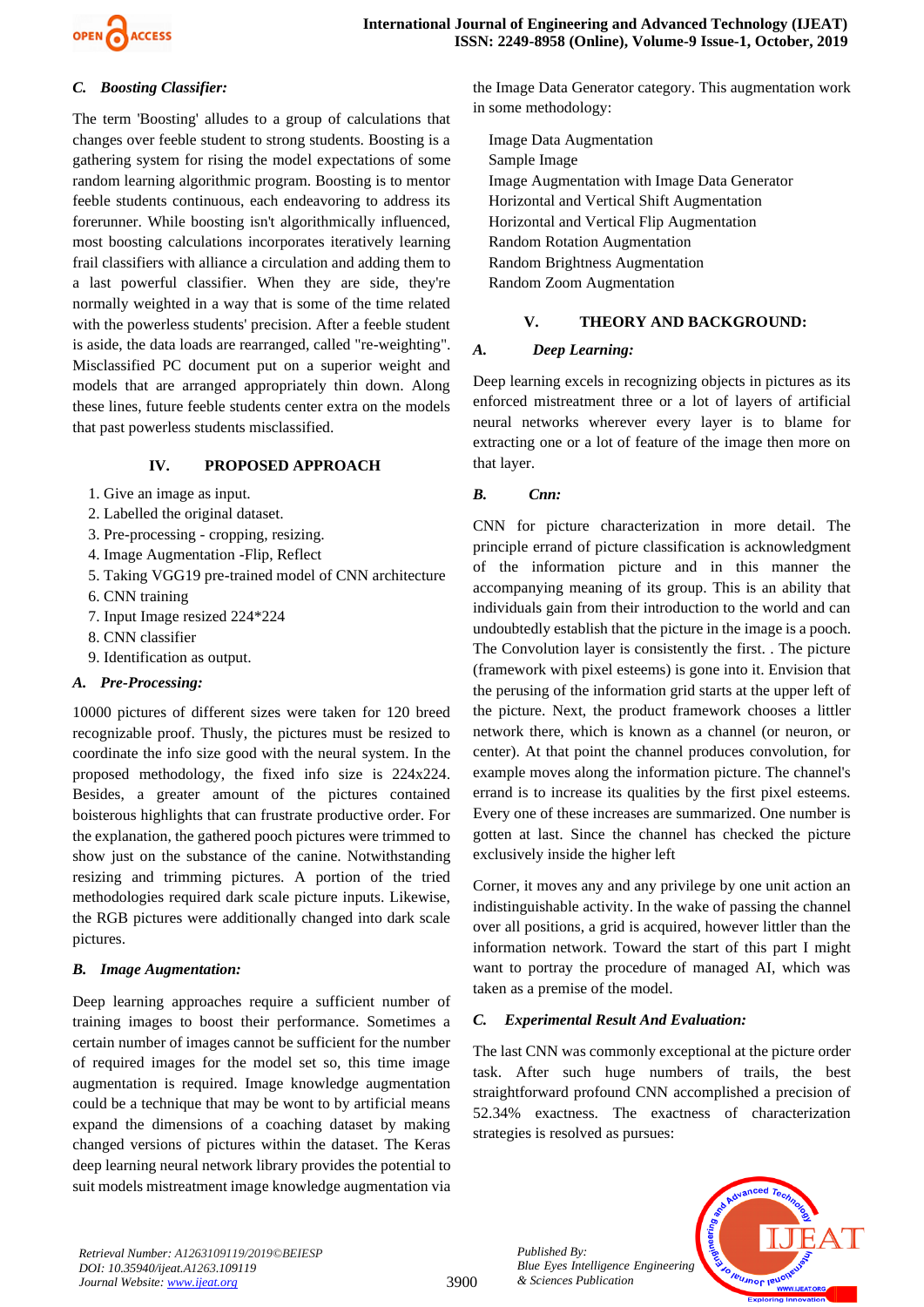# **Recognition of Dog Breeds using Convolutional Neural Network and Visual Geometry Group**

## **C= (CP/TP) \*100**

C= accuracy %

CP= Number of correctly predicted images.

TP= the total number of predictions.

The CNN was made out of one info layer of size 224x224, and the information were rearranged toward the start of every age. Three convolutional layers with 3x3 filters were utilized. Each convolutional layer was trailed by a RELU layer and a maximum pooling layer. After these layers, 10 full layers had been utilized, bringing about the last layer having 52 yields comparing to the 52 classes of the sheep in the gathered information. Introductory

Learning rate was 0.01, greatest number of ages was 4 and stochastic angle plunge with force (SGDM) was utilized. Force was 0.9000 and Regularization was 1.0000e-04. Be that as it may, 48.87% is drastically beneath any worthy accuracy. How the exactness changes with the quantity of emphases. For all the recently referenced reasons, utilizing an improvement strategy was required.

| Layer (type)                  | <b>Output Shape</b>        | Param# |
|-------------------------------|----------------------------|--------|
| input_1 (Input Layer)         | (None, None, None, 3)      | 9659   |
| block1_conv1<br>(Conv2D)      | (None, None, None,<br>64)  | 252    |
| block1 conv2<br>(Conv2D)      | (None, None, None,<br>128) | 566    |
| block1_pool<br>(MaxPooling2D) | (None, None, None,<br>128) | 665    |

Vgg19 settings were utilized vigorously in most picture arrangement assignments as they have demonstrated their accomplishment in preparing on any new informational collection. Hence, vgg19 was likewise prepared on the sheep dataset utilized in this work. The pictures utilized were at that point resized and expanded, so they were fit to be contribution to the vgg19 CNN. This vgg19 model had 23 layers and the quantity of completely associated layers was 52 to help the quantity of classes. Stochastic slope drop with force was utilized as a streamlining agent with a worldwide learning pace of 0.001. In addition, a Maximum number of ages was 20 for calibrating. Moreover, the parameters were refreshed utilizing a subset of information of size 64. The dataset of 52000 pictures was part similarly as in the proposed methodology, i.e., 80% of the pictures were utilized as a preparation set, and 20% were utilized as an approval set. The exactness accomplished by vgg19 was 97.5%, which is not exactly the precision accomplished utilizing the Bayesian streamlining; notwithstanding, these outcomes are close. As needs be, vgg19 could likewise be utilized to distinguish sheep. The correctness's of the diverse tried ways to deal with sheep distinguishing proof are outlined. Every one of the examinations were directed on Matlab R2018a with the earth windows 10, Intel Core i5and 8G memory.

# **VI. FLOW DIAGRAM**

Design the multilayer deep learning CNN model: Creating a neural network model that is capable of recognizing dogs in images. The dogs have certain characteristics that can be used as a help to determine whether a dog's features are present or not like its long neck, its skin color etc.

Input the pre-processed images:

To train the model for the neural network by providing the training data set.

Initialize the multilayer deep learning CNN model:

To initialize the trainable parameter by the trained data set.

Train the multilayer deep learning CNN model:

To train with image augmentation for the better CNN model.

Updates the weight of matrix of CNN model:

Using Keras is as easy as arranging the data in the form of matrix and feed it. There is no need to define weights and bases.

Identification on testing dataset using trained multilayer deep learning CNN model:

Passing an image as an input and to check the accuracy for the better output.

Output the identified result:

After passing through all the neural networks, the most matched breed will be shown as output.

# **VII. ARCHITECTURE DIAGRAM**

Image input:

Any .jpg files of a canine are provided as input.

Original labelled dataset:

The datasets used to train our model.

Pre-processing:

The input images are cropped and resized according to the VGG19 model set.

Image Augmentation:

Augmentation approaches require a sufficient number of training images to boost their performance.

CNN training:

To train the model.

*Published By:*

*& Sciences Publication* 

CNN classifier:

Checks the resolution of an image as VGG19 accepts only 224\*224 MP images.

Identity:

The overall data is processed and the output is formed.

# **VIII. RESULT**

The approach for the existing model for dog breed identification was for one breed prediction where the probability of finding the accurate result is 50%. The approached model of identification built by our team accepts 3 breed prediction in the priority basis so,



*Retrieval Number: A1263109119/2019©BEIESP DOI: 10.35940/ijeat.A1263.109119 Journal Website[: www.ijeat.org](http://www.ijeat.org/)*

3901